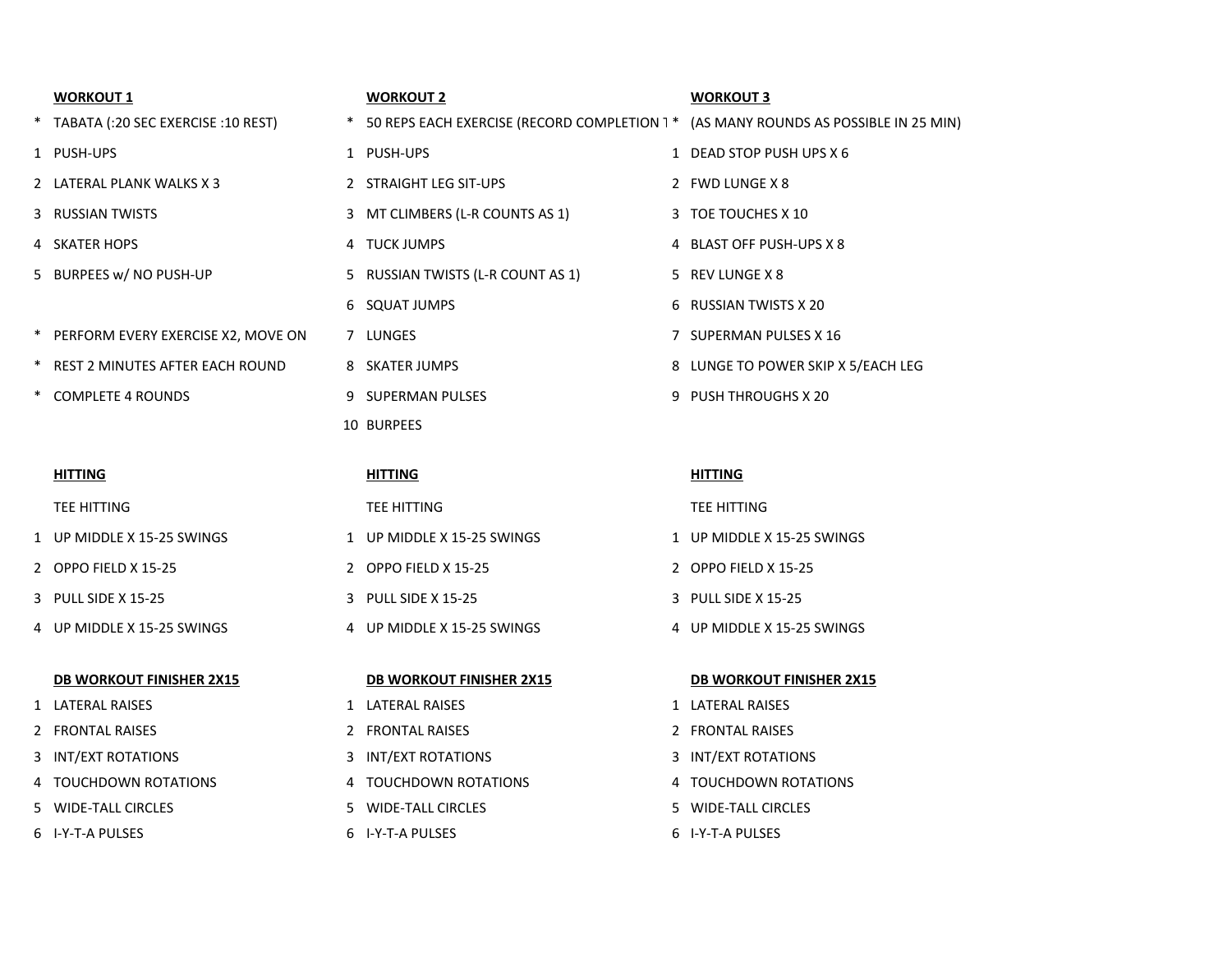### **WORKOUT A WORKOUT B WORKOUT C**

- 
- 
- 
- 
- 
- 
- 
- 3-7 SETS 3-7 SETS 3-7 SETS

### **DYNAMIC WARM-UP DYNAMIC WARM-UP DYNAMIC WARM-UP**

- 1 REGULAR SIT-UPS X 10 1 STRAIGHT LEG SIT-UPS X 10 1 FLUTTER KICKS X 10
- 2 FLUTTER KICKS X 12 2 REVERSE CRUNCHES X 10 2 BICYCLES X 10
- 3 LEG RAISES X 10 3 WINDSHIELD WIPERS X10 3 SIT-UPS X 10
	-
- 5 CRUNCHES X 10 5 RUSSIAN TWISTS X 20 5 REVERSE CRUNCH X 10
	-
- 7 BIRD DOGS X 10 **7 PLANK SPIDERMAN X 12** 7 PLANK SPIDERMAN X 12
	-

### **DRY SWINGS DRY SWINGS DRY SWINGS**

HEAVY BAT X 15-25 HEAVY BAT X 15-25 HEAVY BAT X 15-25 LIGHT BAT X 15-25 LIGHT BAT X 15-25 LIGHT BAT X 15-25

SPRINTS SPRINTS SPRINTS START TECHNIQUES X 10 START TECHNIQUES X 10 START TECHNIQUES X 10 10 YARDS X 5 10 YARDS X 5 10 YARDS X 5 30 YARDS X 5 30 YARDS X 5 30 YARDS X 5  $60$  YARDS X 3 60 YARDS X 3 60 YARDS X 3 60 YARDS X 3 100 YARDS X 3 100 YARDS X 3 100 YARDS X 3  $60$  YARDS X 1 60 YARDS X 1 60 YARDS X 1 60 YARDS X 1  $30$  YARDS X  $1$  30 YARDS X 1  $30$  YARDS X 1  $30$  YARDS X 1 10 YARDS X 1 10 YARDS X 1 10 YARDS X 1 10 YARDS X 1 10 YARDS X 1

15-25 THROWS AT 90 FT 15-25 THROWS AT 90 FT 15-25 THROWS AT 90 FT 15-25 THROWS AT 150 FT 150 FT 150 FT 15-25 THROWS AT 150 FT 15-25 THROWS AT 150 FT

# CORE CORE CORE

- 
- 
- 
- 4 BICYCLES X 10 A 4 HEEL TOUCHES X 12 4 AND STATES AND TWISTS TO TOUCH X 10
	-
- 6 PULL-INS X 10 6 PUSH THROUGHS X 20 6 WINDSHIELD WIPERS X 10
	-
- 8 PLANK HOLD 30 SEC 8 CROSS PLANKS X 12 8 CROSS PLANKS X 12 8 SUPERMAN PULSES X 20

REGULAR BAT X 15-25 REGULAR BAT X 15-25 REGULAR BAT X 15-25

# **THROWING THROWING THROWING**

10-15 THROWS AS FAR AS YOU CAN REACH 10-15 THROWS AS FAR AS YOU CAN REACH 10-15 THROWS AS FAR AS YOU CAN REACH